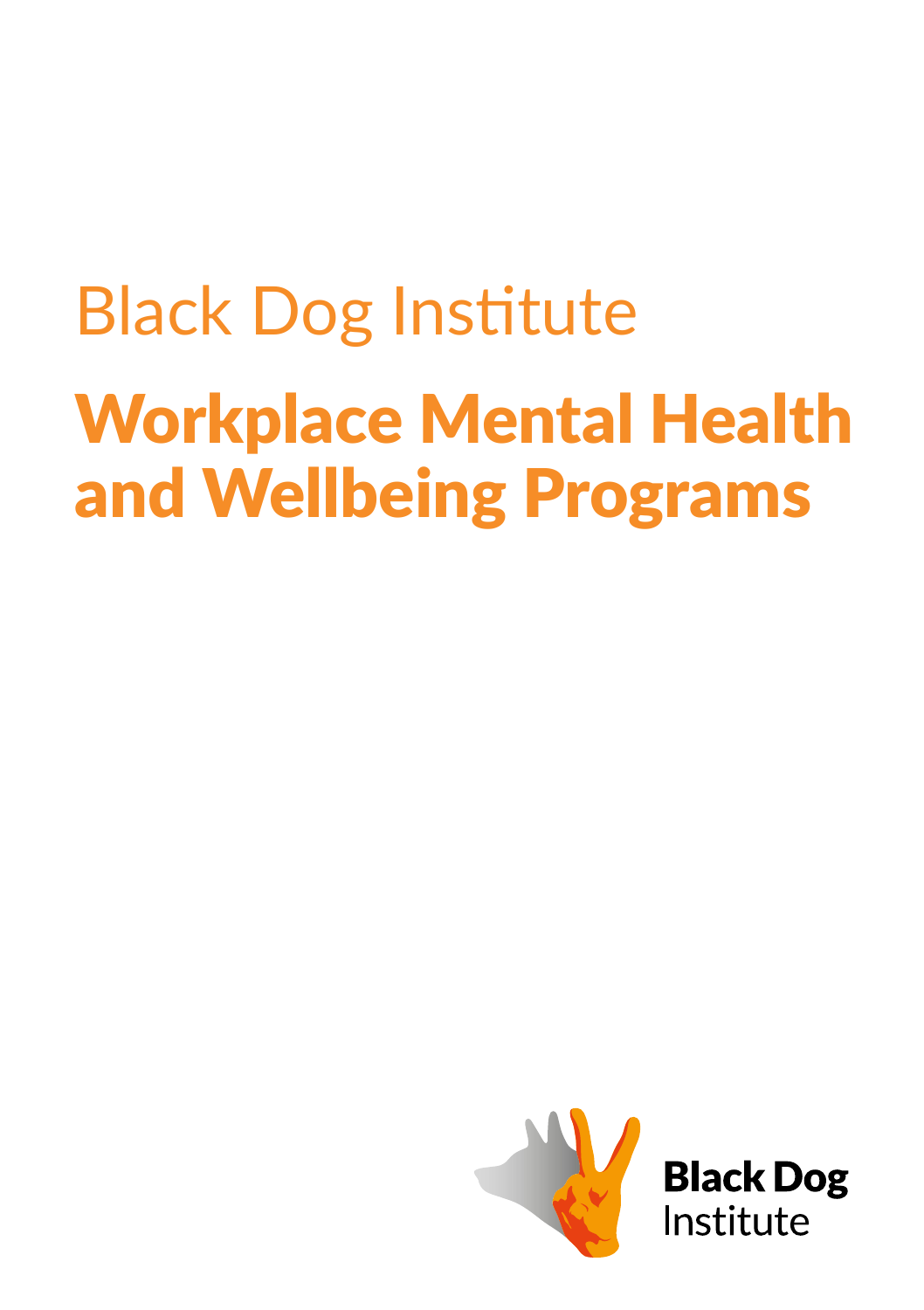### **With 1 in 6 employees affected each year, how much is mental ill health costing your organisation?**

Mental illness is now the leading cause of sickness absence and long-term work incapacity in Australia. The total workplace cost for depression in any one year is estimated to be \$8,025 per affected individual, with an estimated three to four days of work lost per month for each employee experiencing depression. Workers compensation claims for stress-related mental disorders have increased to \$200 million per annum in Australia.

Beyond these measurable costs, are the hidden costs of reduced productivity through presenteeism, high staff turnover and subsequent loss of skills and corporate knowledge, as well as the opportunity costs and reputational risk to business when managers, sales teams and customer service staff are not able to perform at their best. In addition, the personal costs of mental ill health take a toll on the personal, family and social functioning of those affected.

#### **Prevention is better than cure**

Research shows that the risk and protective factors inherent in work environments can be

controlled and enhanced to promote positive mental health and wellbeing. Implementing a range of evidence-informed preventative actions at individual, team and organisational levels can effectively reduce stigma, assist people in identifying mental health issues in themselves and their colleagues, promote early and appropriate help seeking, ensure people are appropriately supported to remain connected to work, or make an effective return to work if absence has been necessary.

#### **Money well spent**

The bottom line for business is that every dollar spent on evidence-informed interventions to improve mental health and wellbeing brings a return of up to \$14 in reduced absenteeism, increased productivity and reduction in compensation claims.

It can also help to create a workforce that is resilient to the challenges of workplace stress, boost staff morale, help to establish an organisation as an employer of choice and ensure that more of your people are doing the best job they can do for more of the time.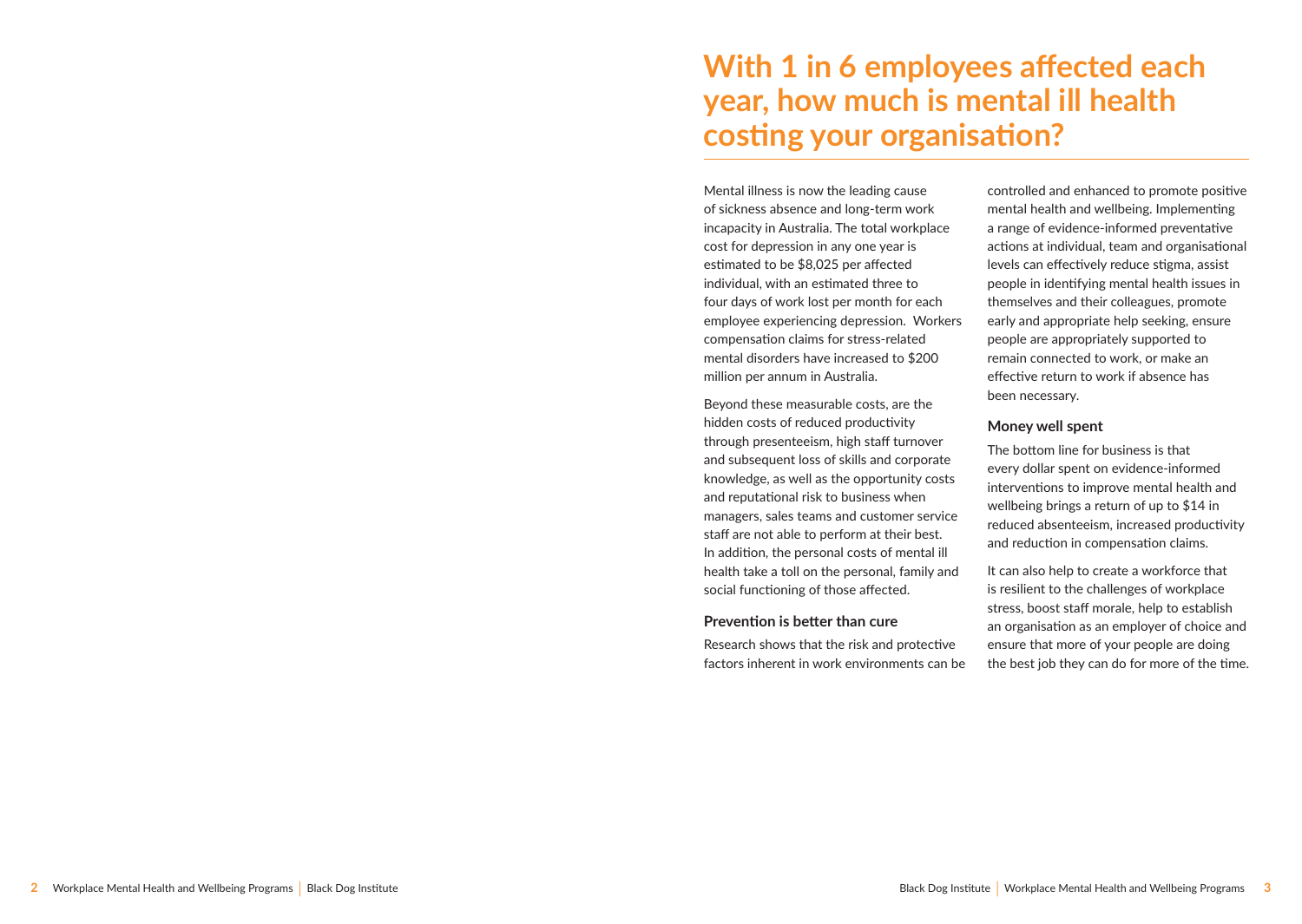### **Black Dog Institute – international leaders in workplace mental health**

Industry leaders across the public and private sectors have chosen Black Dog Institute mental health and wellbeing programs to deliver real change into their organisations. Participants report gains of over 30% in confidence and knowledge pre/post training, and over 99% satisfaction with workshop content, delivery and supporting resources.

#### **Research-informed**

- all that we do is based in research and science – you know that what we deliver will work
- the Institute draws on the research of Associate Professor Sam Harvey, who heads up one of only two psychiatric research teams investigating workplace mental health in Australia – the content of our programs is current and represents thought leadership in the area of workplace mental health and wellbeing
- we're a translational research institute – our expertise is turning research into current, effective, impactful education and resources.

#### **Customised**

• we customise to your specific business context, using case studies, imagery, language and examples of interactions which will be familiar to your people – the training is accessible, the context is recognisable and the learning/skills easily transferred from training room to the workplace.

#### **Expert facilitators**

• our national network of experienced organisational training facilitators are mental health clinicians with practical experience and qualifications in the mental health. They know what they're talking about, and how to talk about it in an easy to understand, practical way.

#### **More than a workshop**

• we work with you to customise content, support you in engaging staff pre-training and provide resources which reinforce learning and provide ongoing support to promote mental health and wellbeing – training becomes less of a one-off event and more of a sustained and sustainable approach to mental health and wellbeing.

#### **Personal service**

• one point of contact makes the design and delivery of training a simple, seamless experience.

### **Measurable outcomes**

• if you're interested in evaluating the impact of our training on your organisation, we can work with you to identify organisational data measures or suggest Black Dog Institute online evaluation tools you could utilise pre and post training.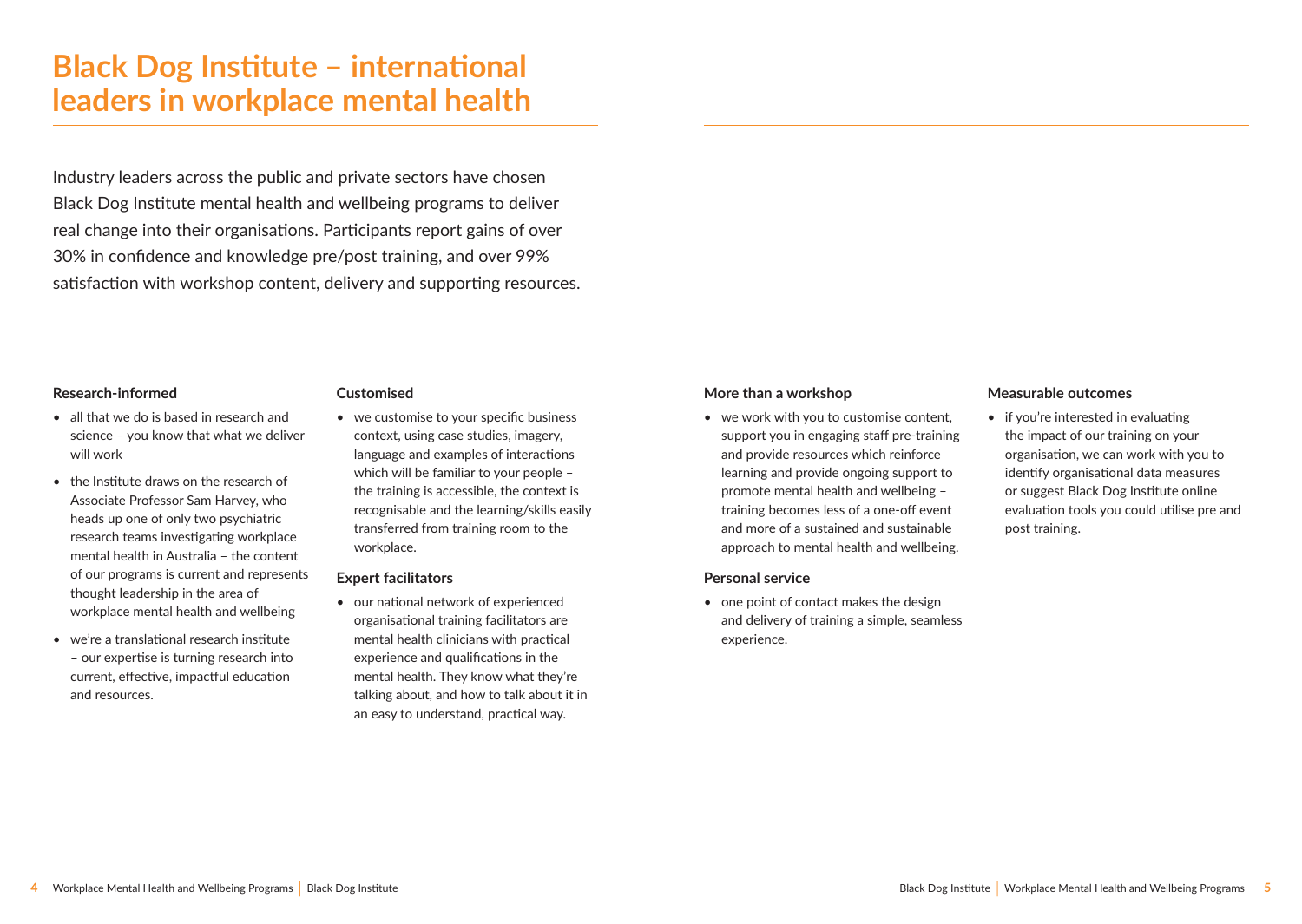## **A full service approach**

We know that workplace mental health and wellbeing programs require more than face-to-face learning to be effective. Black Dog Institute can provide you with the support you need to give your mental health and wellbeing strategy the impact and sustainability you're looking for.

### **Engagement**

We'll help you engage your target audience with mental health messages and predispose them to the upcoming training with marketing support strategies. We will provide you with a **communications guide** which will engage your workforce with the planned activities.

### **Reinforcing learning**

#### **Reinforcing explainer videos**

Short, animated videos relating to the key

educational objectives of the program can be released throughout the training period and made available to staff via the organisation's intranet, providing an effective 'just in time' resource for staff seeking practical, easily accessible content.

### **Leader led activities**

Learning is further consolidated through a range of leader led activities which managers and supervisors can undertake with their teams in regular meetings, reviewing key training content and applying principles and skills to real-world business scenarios.

### **Ongoing support**

### **Mental health toolkit**

The Toolkit is a multimedia resource, providing a complete overview of what mental health means, and detailed

information on stress, depression and anxiety in the workplace. It includes best practice advice on seeking help and tips on supporting others as well as information on wellbeing and staying well at work.

### *myCompass*

myCompass is an interactive, confidential, online self-help service that has been shown in research trials to be as effective as face to face therapy in reducing the symptoms of mild to moderate depression and anxiety by promoting resilience and wellbeing. myCompass is available for free and can be embedded as a link on your website or intranet.

### *Snapshot*

Snapshot is a confidential, passwordprotected mobile phone app that enables you

to measure and monitor your mental health and wellbeing. By assessing your general happiness, mood, and anxiety, as well as work stress, sleep, social support and alcohol intake, this app provides general feedback and options for online and offline helpseeking services in Australia.

### **Fact sheets, posters and postcards**

Black Dog Institute has developed a range of mental health **fact sheets** which can be co-branded and made physically and electronically available to your staff. Black Dog Institute **posters** and **postcards** are designed to promote good mental health in your workplace. Our monthly **e-magazine** keeps you up to date with the latest news and research in the mental health field.

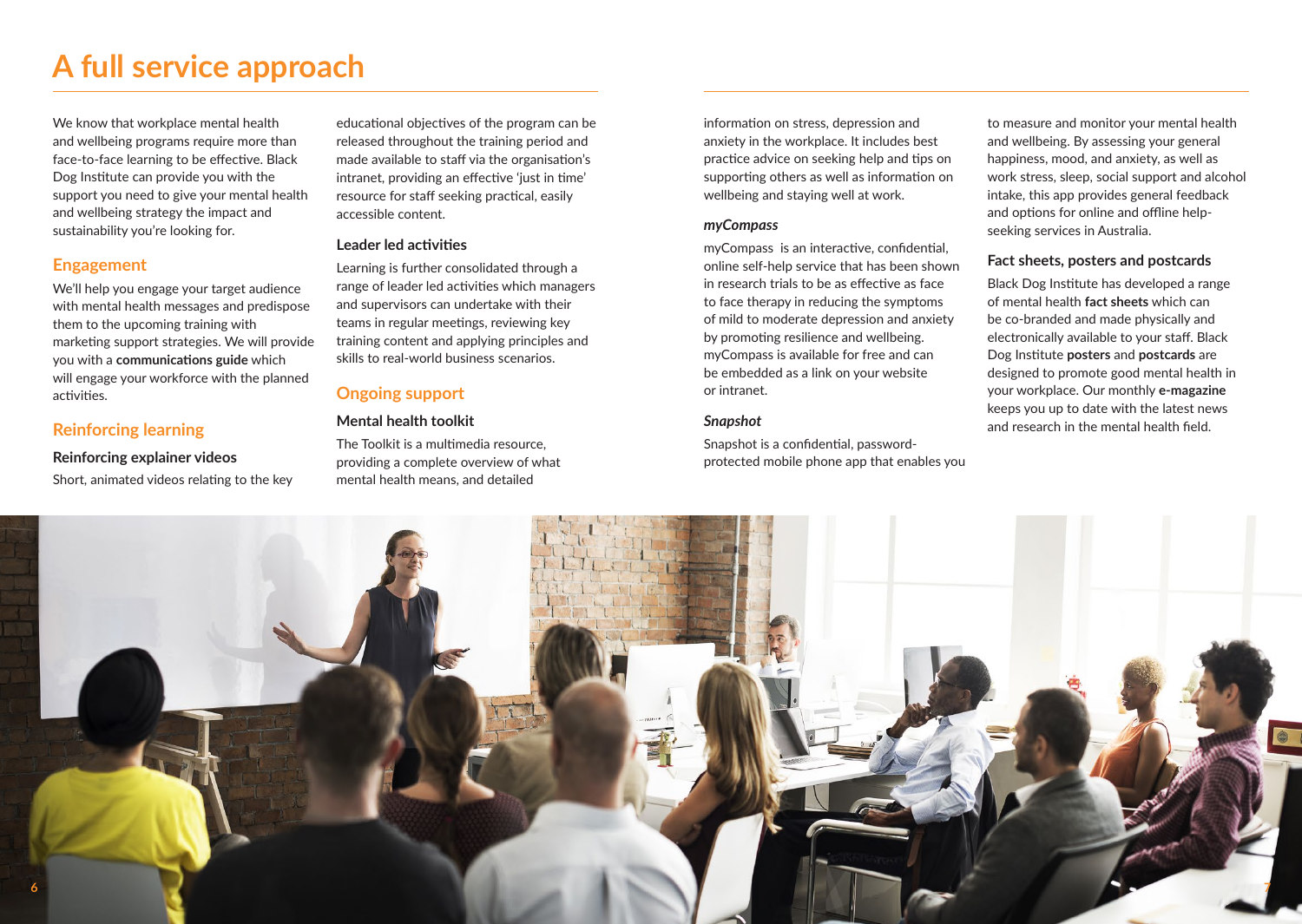## **Consultancy**

Identifying, developing and implementing an effective mental health and wellbeing program can be a challenging undertaking for any business. Our expert consultants can assist you to achieve your goals by tailoring a program to meet your organisation's unique needs.

### **Custom consultancy**

Many organisations have an abundance of data available to them and an impressive collection of mental health and wellbeing resources, but are not sure how they measure up against best practice, or national or industry norms. Our consultants can work with you to:

- review policies against best practice
- establish an evidence-based framework in order to create or update policy
- evaluate corporate data to measure mental health and wellbeing
- audit both risk and protective factors for your organisation
- identify key interventions in line with your operating environment

### **Guided self-audit**

Black Dog Institute has developed a selfaudit tool to enable organisations to evaluate internal systems, processes and practices relating to mental health and wellbeing. Each of the assessment topics within the tool reflects evidence-informed strategies that can reduce the impact of known workplace risk factors or maximise the impact of protective factors. Our consultants can work with you to evaluate the evidence you collect and verify your self-rating, recommending potential approaches in areas requiring development.

### **Executive briefing**

The implementation of mental health and wellbeing policy, interventions and initiatives are most effective when the executive demonstrate tangible and visible support. Leadership support and commitment effectively set the tone across the organisation, and play a key role in creating a culture that understands that the majority of mental illness seen in the workplace is treatable and in some cases may be preventable. This concise briefing to senior leaders discusses the nature, prevalence and risks associated with mental ill-health in the workplace and their responsibilities under the WHS Act (2012).

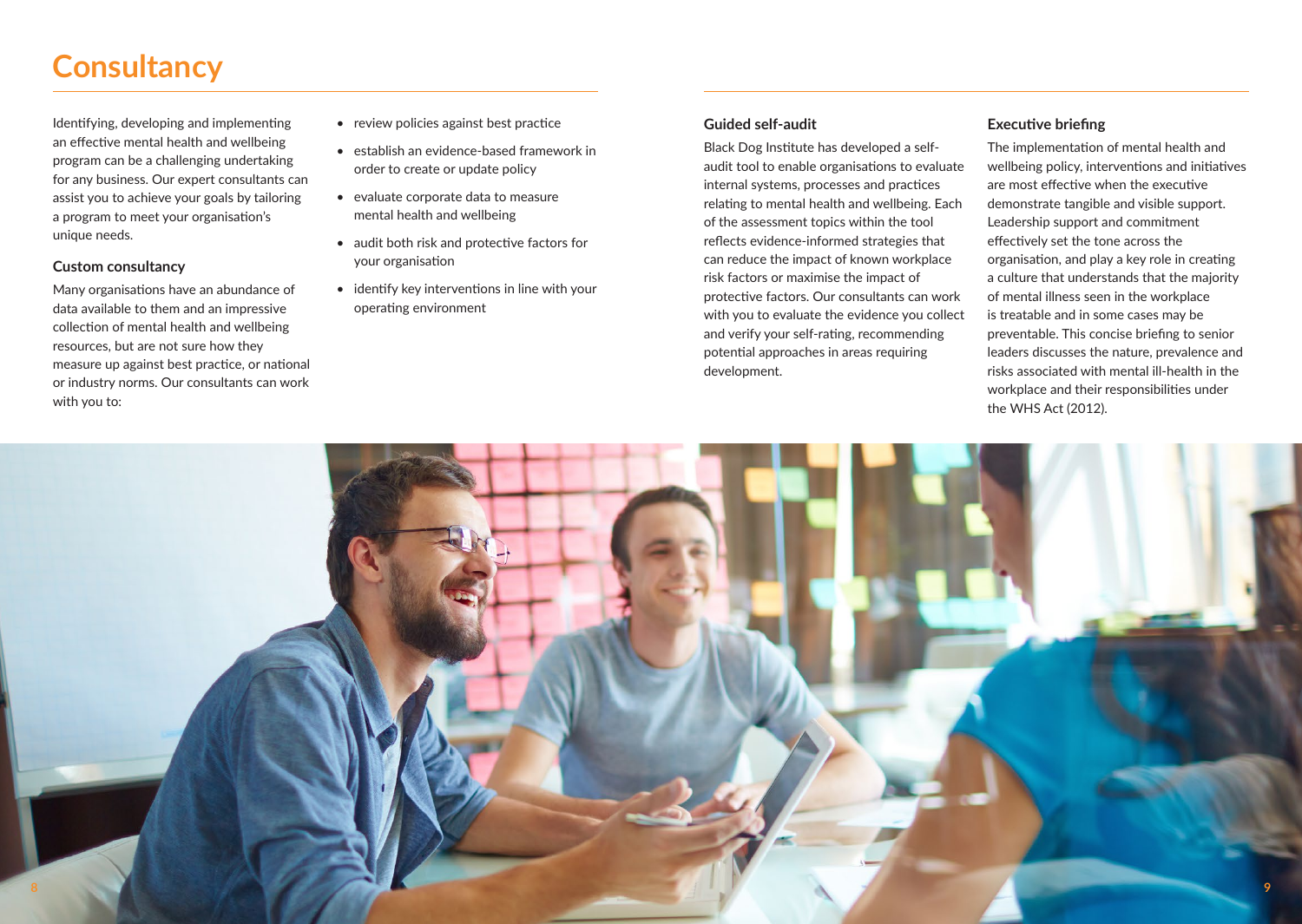### **Our programs**

Black Dog Institute offers a range of consultancy, programs and resources tailored to the needs of every level of an organisation.

|                                                  | <b>Senior</b><br>managers | <b>Managers and</b><br>supervisors | <b>Team</b><br>members |
|--------------------------------------------------|---------------------------|------------------------------------|------------------------|
| <b>Consultancy services</b>                      |                           |                                    |                        |
| Organisational change and<br>mental health       |                           |                                    |                        |
| Growing a resilient organisation                 |                           |                                    |                        |
| Managing for team wellbeing                      |                           |                                    |                        |
| Building resilience to<br>workplace stress       |                           |                                    |                        |
| Understanding and managing<br>your mental health |                           |                                    |                        |
| Mental health is<br>everybody's business         |                           |                                    |                        |

## **Organisational change and mental health**

|              | <b>Senior managers</b>           | Managers & supervisors       | <b>Team members</b> |
|--------------|----------------------------------|------------------------------|---------------------|
| Length:      | 3 hours                          |                              |                     |
| Format:      | Interactive facilitated workshop |                              |                     |
| Limit:       | 25 participants                  |                              |                     |
| Facilitator: |                                  | Organisational change expert |                     |

In many organisations change is a 'business as usual' occurrence, but its impact cannot be underestimated, with research showing that change is a significant risk factor to mental health and wellbeing. However, there are evidence-based strategies that organisations can use to help employees cope with change and alleviate stress levels.

#### Participants will:

- understand the rationale for mental health strategies before, during, and after periods of organisational change
- explore practical strategies to maintain mental health during periods of change
- consider the effect on mental health after the change process is completed

- $\checkmark$  Content explores the specifics of your business
- ✓ Your insights, coupled with the facilitator expertise and research background, create a customised action plan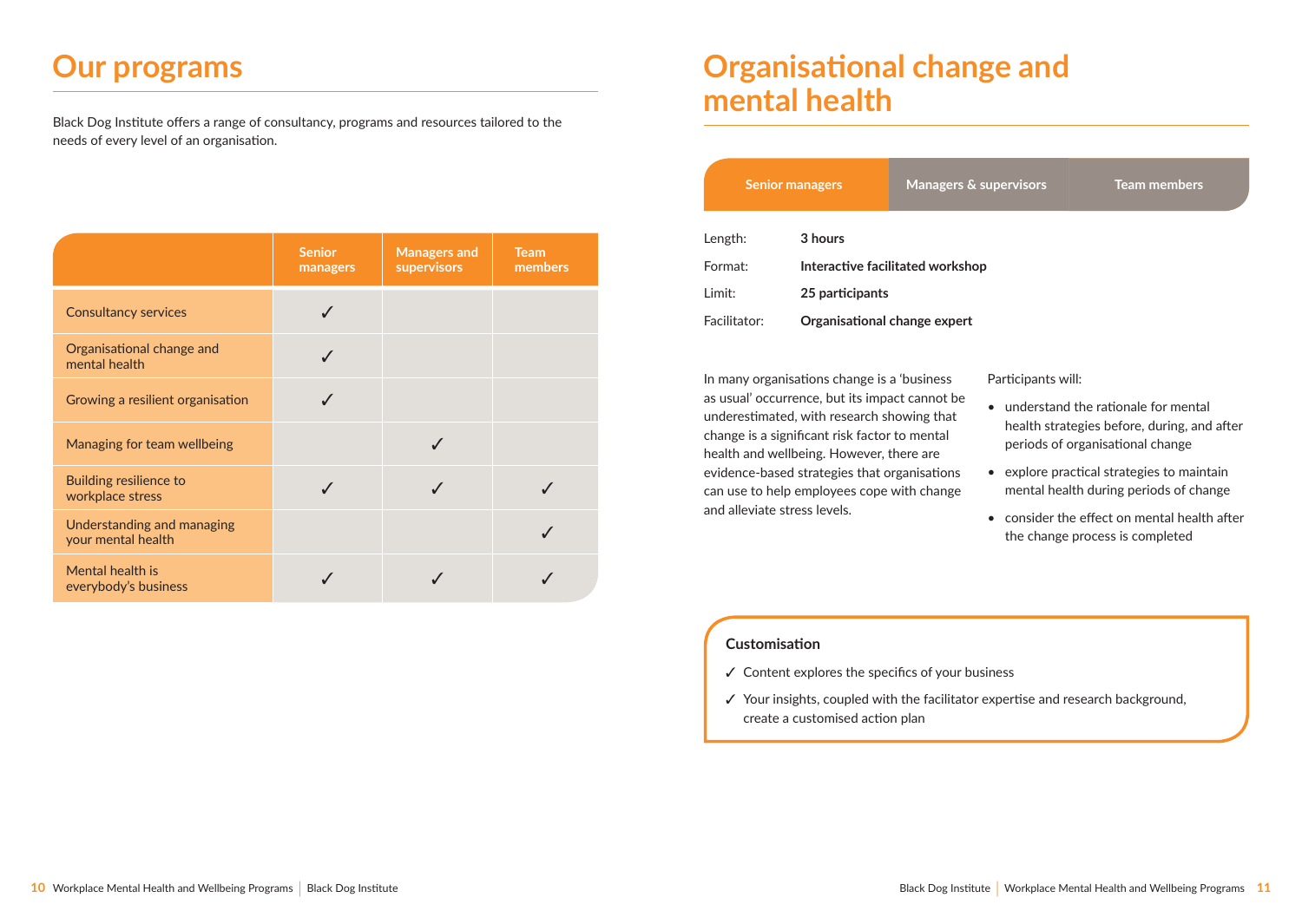### **Growing a resilient organisation**

|         | <b>Senior managers</b>           | <b>Managers &amp; supervisors</b> | <b>Team members</b> |
|---------|----------------------------------|-----------------------------------|---------------------|
| Length: | 3 hours                          |                                   |                     |
| Format: | Interactive facilitated workshop |                                   |                     |
| Limit:  | 25 participants                  |                                   |                     |

Facilitator: **Organisational change expert**

Research shows that there are a number of factors within organisations which can impact positively and negatively on the mental health and wellbeing of the workforce. An understanding of these factors and practical, implementable strategies that are suited to the business environment can assist senior leaders and managers in growing a resilient organisation. Participants will:

- gain insight into the nature and prevalence of threats to workplace wellbeing
- examine evidence-based interventions to improve mental health and wellbeing at an organisational level
- identify practical strategies for implementation within the organisation to promote wellbeing

### Length: **3 hours**  Format: **Interactive facilitated workshop** Limit: **25 participants** Facilitator: **Clinician Senior managers Managers & supervisors Team members**

**Managing for team wellbeing**

People leaders play a pivotal role in fostering the wellbeing of their teams through the behaviours they model, and their ability to observe and act when they notice that team members are struggling. They also play a key role in successfully integrating team members back into work after a period of sickness absence.

Participants will:

• gain insight into the prevalence of mental health issues, changes in behaviour in teams and what these may mean

- develop the skills to have effective conversations around stress, mental health and wellbeing
- understand the resources available to them, and develop the skills they need to support team members at work or assist in timely return to work after sickness absence
- recognise the behaviours that effective managers/supervisors/people leaders use to promote wellbeing within their teams

#### **Customisation**

- ✓ Case studies that reflect your business
- ✓ Activity content with language that your employees use
- ✓ Content tailored to your business context

- $\checkmark$  Content explores the specifics of your business
- ✓ Your insights, coupled with the facilitator expertise and research background, create a customised action plan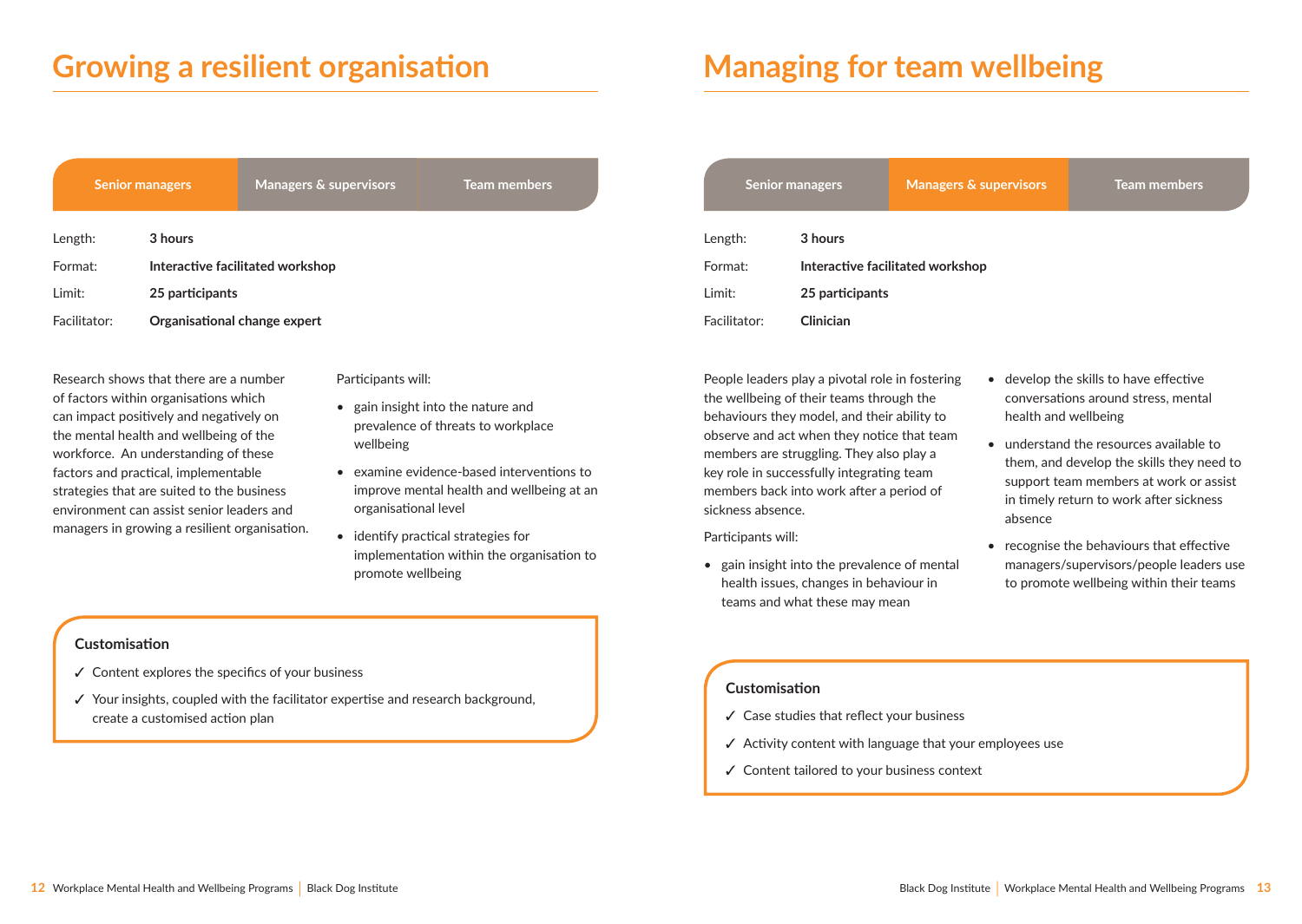### **Building resilience to workplace stress**

|              | <b>Senior managers</b>           | <b>Managers &amp; supervisors</b> | <b>Team members</b> |
|--------------|----------------------------------|-----------------------------------|---------------------|
| Length:      | 3 hours                          |                                   |                     |
| Format:      | Interactive facilitated workshop |                                   |                     |
| Limit:       | 25 participants                  |                                   |                     |
| Facilitator: | Clinician                        |                                   |                     |

There are threats to our wellbeing intrinsic in the way we live our lives, including high rates of stress and mental illness. Resilience is a psychological construct referring to the ability to adapt and 'bounce back' from threats or adversity; it can be developed in anyone at any stage.

Participants will:

• understand common psychosocial stressors which impact on mental health and wellbeing in the workplace

- learn how to recognise personal stress indicators and use these to prompt resilient actions
- develop practical skills to build resilience which can be incorporated into daily life, including: mindfulness meditation, recognising negative thinking and applying a problem-solving framework to stressful situations and skills for regulating emotions

This program is supported by an online 'Mindfulness' module.

### **Understanding and managing your mental health**

| <b>Senior managers</b> |                                  | <b>Managers &amp; supervisors</b> | <b>Team members</b> |
|------------------------|----------------------------------|-----------------------------------|---------------------|
| Length:                | 3 hours                          |                                   |                     |
| Format:                | Interactive facilitated workshop |                                   |                     |
| Limit:                 | 25 participants                  |                                   |                     |
| Facilitator:           | Clinician                        |                                   |                     |

Improving mental health literacy and reducing stigma across an organisation are two of the most effective strategies in promoting workforce wellbeing, promoting earlier and more effective help seeking behaviours and subsequently reducing the impact of mental ill health at an individual and organisational level.

Participants will:

• explore common myths about mental illness and the impact of stigma at an individual and organisational level

- gain insight into common mental health conditions, their prevalence in the workplace and how to identify them in the work setting
- understand issues and responsibilities around disclosure
- develop skills to have effective conversations about mental health, and understand the range of help available inside and outside of the workplace

This program is also available as an online module.

### **Customisation**

- ✓ Case studies that reflect your business
- ✓ Activity content with language that your employees use
- ✓ Content tailored to your business context

- ✓ Content chosen to reflect challenges specific to your workforce
- ✓ Activity content tailored to reflect work tasks and interactions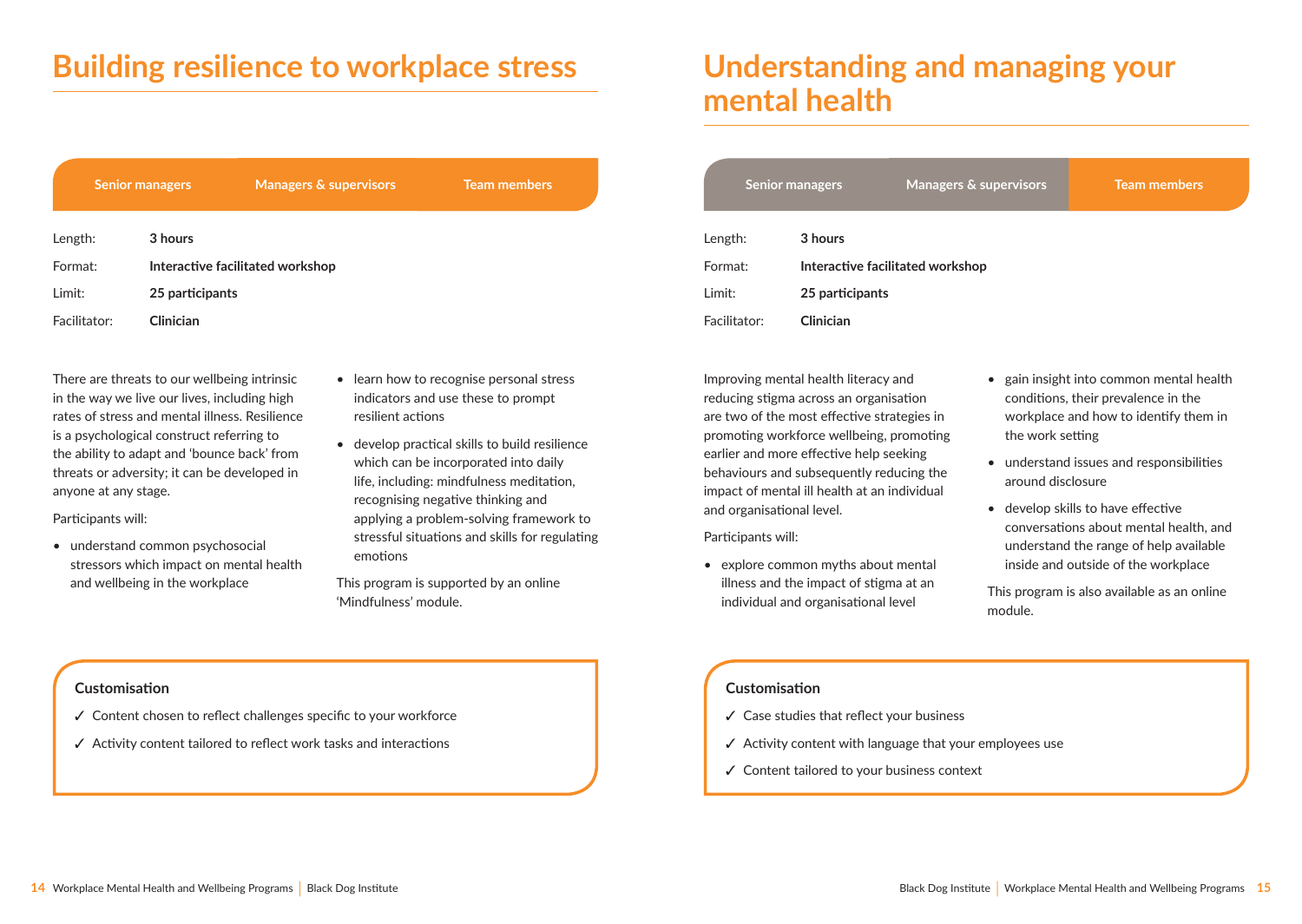### **Mental health is everybody's business**

| <b>Senior managers</b> |                                                                | <b>Managers &amp; supervisors</b> | <b>Team members</b> |
|------------------------|----------------------------------------------------------------|-----------------------------------|---------------------|
| Length:                | 1 hour                                                         |                                   |                     |
| Format:                | talk / presentation                                            |                                   |                     |
|                        | Audience limit: no audience limit                              |                                   |                     |
| Facilitator:           | Clinician or presenter with lived experience of mental illness |                                   |                     |
|                        |                                                                |                                   |                     |

This introductory program lays the groundwork for building mental health literacy, reducing stigma and promoting help seeking in the workplace. It can be delivered as a breakfast session, a lunch-and-learn session or any other format that suits your organisation.

### Participants will:

- learn about the prevalence of mental illness
- understand the causes, signs and symptoms of common mental health conditions including depression, stress and anxiety, and what help is available inside and outside of the workplace
- understand five core concepts of wellbeing and how these translate into daily life

### **Our clients**

| <b>ACON</b>                                | <b>NSW Treasury</b>                       |
|--------------------------------------------|-------------------------------------------|
| American Express Australia Limited         | Qantas Airways Limited                    |
| <b>Blackmores</b>                          | Rio Tinto                                 |
| David Jones                                | Roads and Maritime Services               |
| Department of Agriculture                  | <b>Sensis</b>                             |
| Department of Family and Community         | <b>Services</b>                           |
| Department of Prime Minister and Cabinet   | Sonic Healthcare                          |
| (Indigenous Affairs)                       | <b>St George Banking Group</b>            |
| Department of Social Services              | Sydney Children's Hospital Network (SCHN) |
| <b>Entertainment Assist</b>                | <b>Tamworth Family Support Service</b>    |
| Fire and Rescue NSW                        | Taronga Conservation Society Australia    |
| Law Institute of Victoria                  | <b>Thomson Reuters</b>                    |
| Maroondah City Council                     | Tiffany & Co                              |
| Metro Trains Melbourne                     | <b>UBS</b>                                |
| Mildura Rural City Council                 | <b>UNICEF Australia</b>                   |
| Moree Plains Shire Council                 | Veolia Australia and New Zealand          |
| NSW Ambulance                              | Virgin Australia                          |
| NSW Police Force - Forensic Services Group | Westpac                                   |
| NSW Rugby League                           |                                           |

- ✓ Your EAP provider details, or other support services
- ✓ Internal resources, intranet content
- ✓ Relevant policies and procedures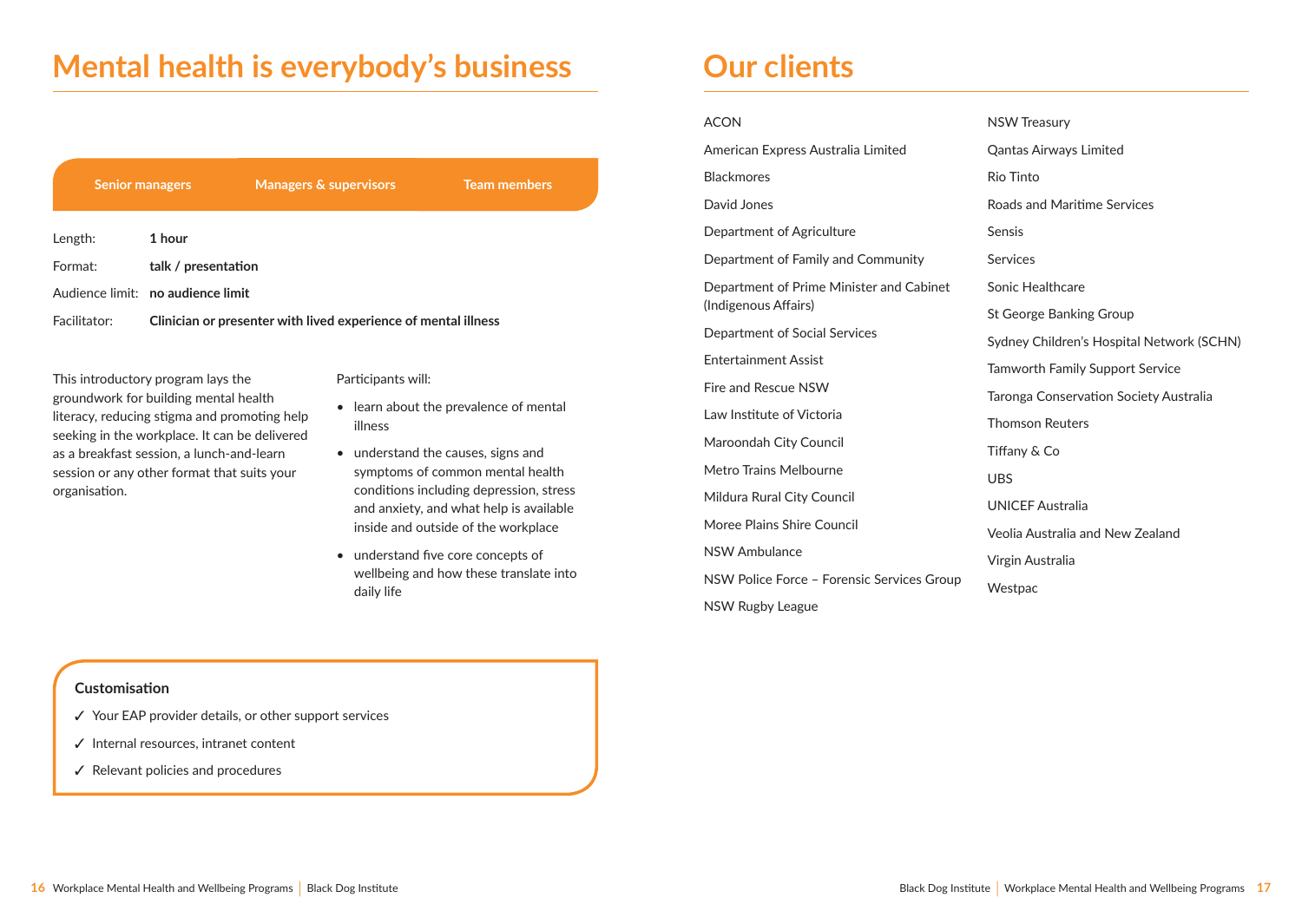## **Enquire today**

Our team of experienced program managers and/or consultants will work with you to identify and customise the programs that best suit your business needs and budget.

#### **Our team**

Jonathan Tennant – Director, Knowledge Translation Associate Professor Sam Harvey – Consultant Psychiatrist Dr Caryl Barnes – Consultant Psychiatrist Katherine Dabich – Program Manager Katie Denton – Program Manager Shannon Nolan – Program Manager

Email: workplace@blackdog.org.au

Phone: 02 9382 9290

For more information on workplace mental health, including a free Mental Health Toolkit, visit: www.blackdoginstitute.org.au/workplace